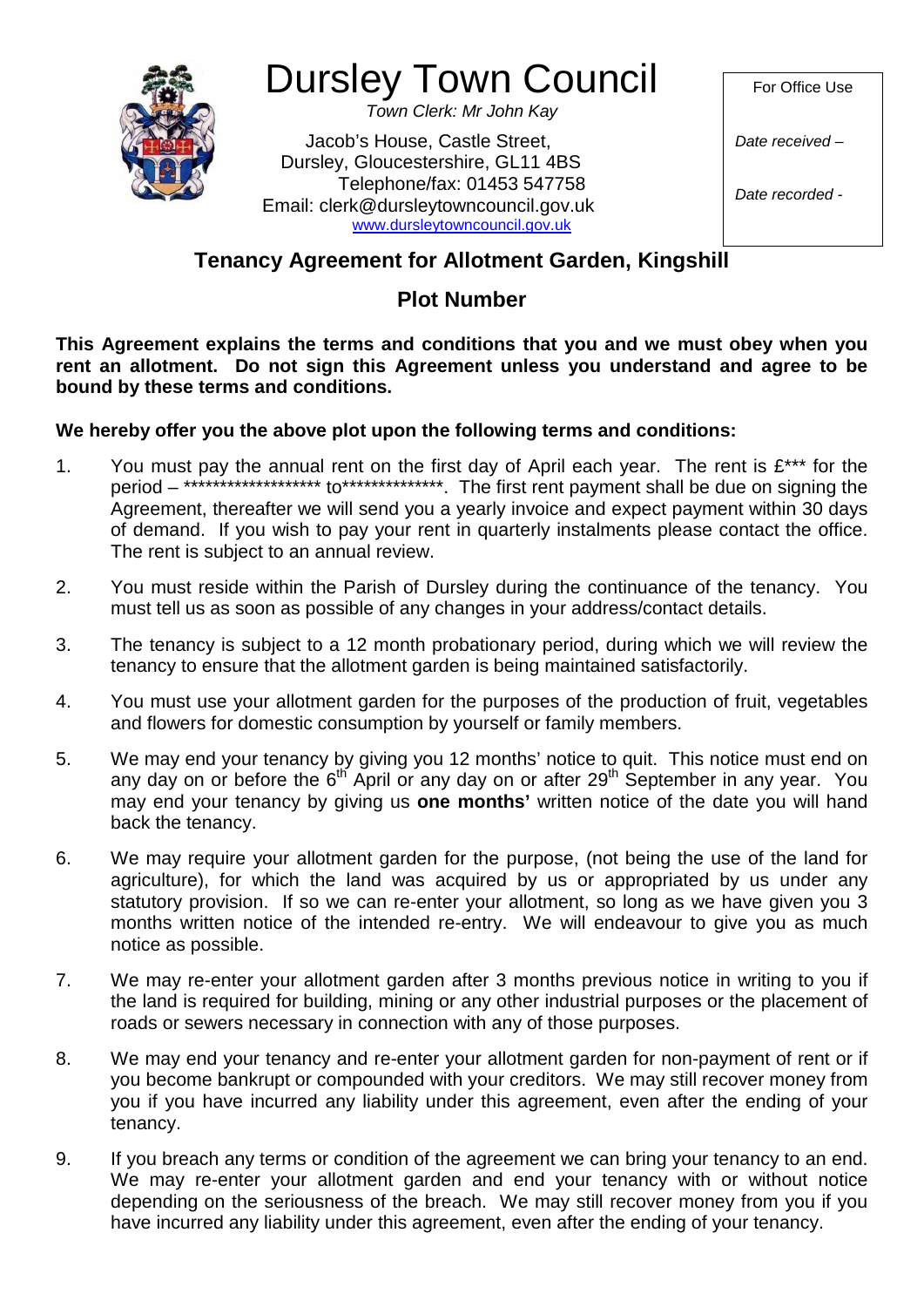- 10. You must give us back the allotment at the end of your tenancy in good condition. We may recover from you compensation if there has been any deterioration of your allotment caused, in our opinion, by your failure to fulfil this Agreement. You could be responsible for meeting a) the cost of thoroughly cleaning and digging the land; b) any loss of rent incurred by the Council through not being able to re-let the land consequent upon its condition; and c) any other costs incurred by the Council such as legal or staffing costs.
- 11. On the termination of the tenancy (other than for breach of conditions) you are entitled to receive such compensation as provided for by the Allotments Acts 1908 to 1950. If you have been paid or promised any compensation by an incoming tenant of the allotment garden, you must inform us in writing before making a compensation claim.
- 12. We will pay all rates, taxes, dues or other assessments which may at any times be levied or charged upon the allotment garden.
- 13. You must allow us at all reasonable times to inspect your allotment garden. Site inspections are carried out on a regular basis.
- 14. During the tenancy, you must observe and adhere to the terms and conditions of the Agreement. These are subject to allotment legislation and allotment garden rules made and amended by us from time to time. Further copies of the terms and conditions can be obtained from the office on request and from our website [www.dursleytowncouncil.gov.uk](http://www.dursleytowncouncil.gov.uk/) .
- 15. You must keep the plot clean, reasonably free from weeds, in a good condition and in a good state of cultivation and fertility. In the event that you are otherwise and temporarily incapacitated and unable to manage the plot, you must inform us in writing. You must put in place measures to have the plot maintained at your own expense for the duration.
- 16. You must practise sensible water conservation and avoid using excessive water when watering your allotment garden. Consider mulching to conserve moisture. Water butts should be covered.
- 17. You must not cause any nuisance or annoyance, including noise nuisance, to anyone living in the surrounding area or the occupier of any other allotment garden. Noise caused by the reasonable use of power-driven tools, e.g. strimmers, lawn mowers, is permitted.
- 18. You must not obstruct access and should keep all paths set out for use by allotment tenants clean and tidy.
- 19. You must not keep any livestock or poultry of any kind on the allotment garden other than reasonable numbers of hens or rabbits for your own domestic consumption, subject to our prior agreement and in accordance with best practice for animal husbandry. You will be liable for any claim arising from livestock kept on the allotment garden.
- 20. No dog shall be brought into or kept in the area of the allotment site by yourself or by anyone acting with your authority or approval.
- 21. You must not assign the tenancy nor sub-let or part with the possession of any part of the allotment garden. This means that you cannot hand over your allotment to anyone except us.
- 22. You must not cut, lop or fell any tree growing on the allotment garden without our written permission.
- 23. You must not sell or take away from your allotment any soil, gravel, sand or stones without our written permission.